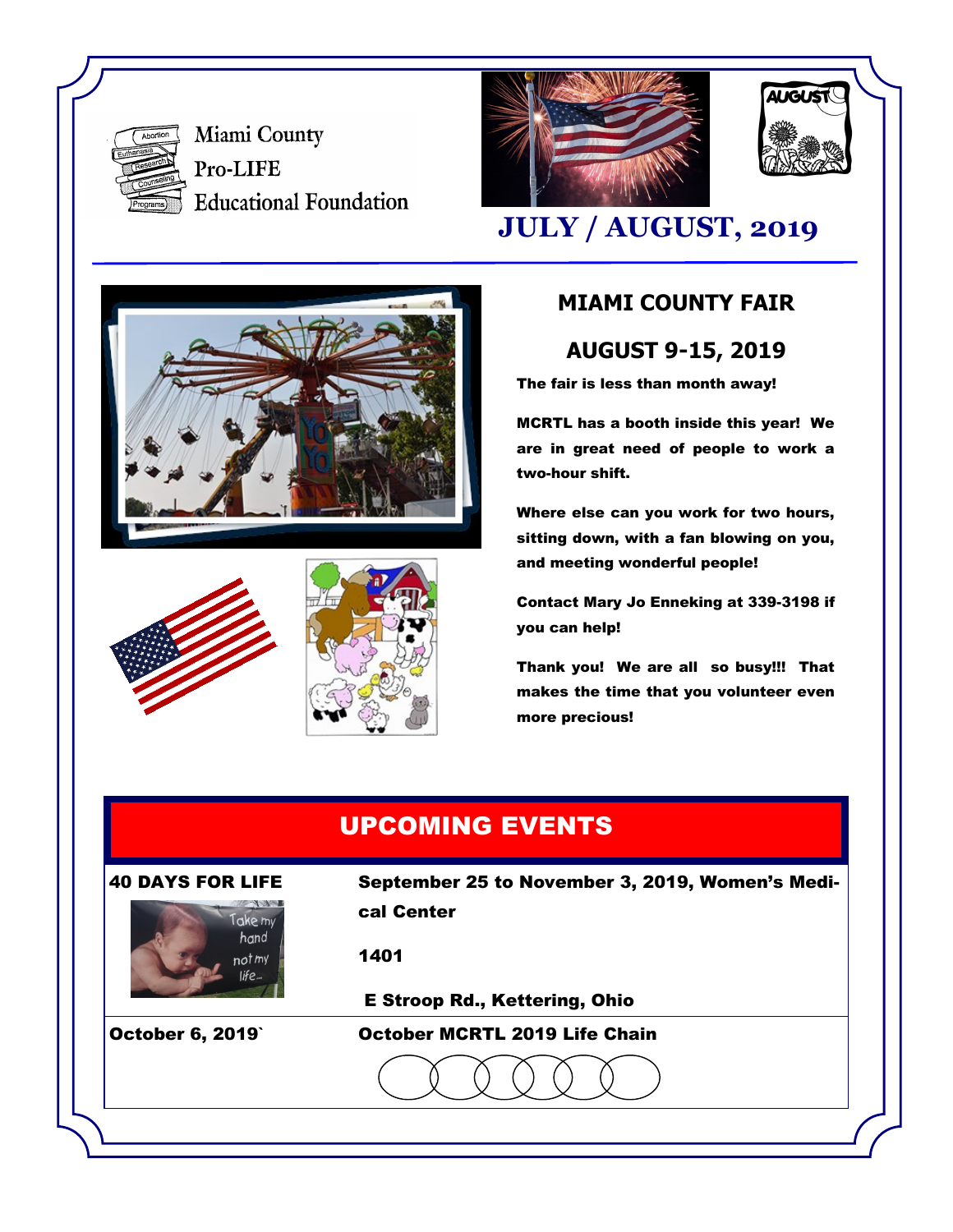Page 2 JULY/AUGUST 2019

# STRAWBERRY FESTIVAL, TROY, OHIO, 2019



Thanks again to all those that volunteered to help work or set up the booth at the Strawberry Festival. The weather was good, a lot of children were happy playing our fishing game and winning a stuffed animal. We also were able to add to the treasury for MCRTL which enables us to help clients and families in need.

Thanks to the following:

| Jerry and Pat Wente         | Zane and Kearsten Small            | Linda McCartan                               |
|-----------------------------|------------------------------------|----------------------------------------------|
| Jack White                  | <b>Entire Patrick Smith Family</b> | Faths Abdi                                   |
| Danielle and Kyle Brueckman | <b>Gabrielle Givens</b>            | Jacob Smith                                  |
| Cheyenne Via,               | <b>Mason Sinclair</b>              | Austin Stumbo                                |
| Mary Kay Rike               | Leaha Winters                      | Deb Huelskamp                                |
| <b>Riley Becker</b>         | Deb and Sam Silvers                | Hanna Hennessy                               |
| Jaden Owens                 | Lacey Pike                         | Kyrah Clendenin                              |
| Laura Schulze               | <b>Kevin Walters</b>               | Sheila, Kara, Elizabeth and Levi<br>Enneking |